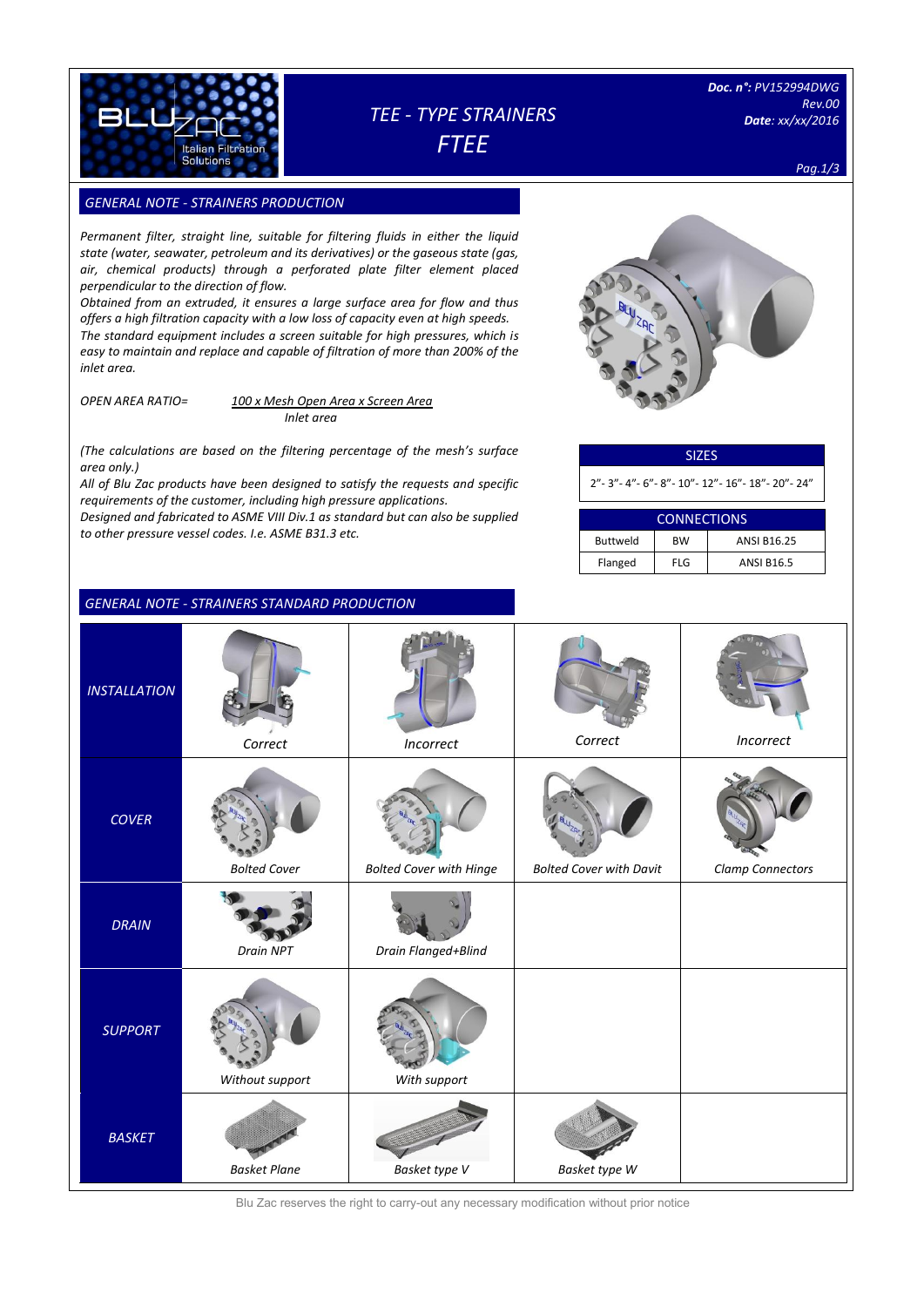*Doc. n°: PV152994DWG Rev.00* 

*Date: xx/xx/2016*

*TEE - TYPE STRAINERS*

*FTEE*

*Pag.2/3*

|                                                         |      | Size                    | 2 <sup>''</sup> | 3"         | 4 <sup>''</sup> | 6"          | $s$ "        | <b>10"</b>   | 12"          | 14"        | <b>16"</b> | 18"        | 20"        | 24"         |
|---------------------------------------------------------|------|-------------------------|-----------------|------------|-----------------|-------------|--------------|--------------|--------------|------------|------------|------------|------------|-------------|
|                                                         |      | S                       | 128             | 172        | 210             | 286         | 356          | 432          | 508          | 558        | 610        | 686        | 762        | 864         |
|                                                         |      | <b>150RF</b>            | 259             | 316        | 366             | 468         | 563          | 639          | 741          | 816        | 868        | 969        | 1055       | 1173        |
|                                                         |      | 300RF                   | 272             | 335        | 385             | 487         | 582          | 671          | 772          | 848        | 906        | 1008       | 1090       | 1205        |
|                                                         |      | 600RF                   | 291             | 354        | 430             | 538         | 640          | 754          | 836          | 905        | 982        | 1071       | 1160       | 1287        |
| 日                                                       |      | 900RF                   | 349             | 392        | 455             | 582         | 697          | 817          | 925          | 1000       | 1059       | 1160       | 1274       | 1465        |
| wwwww                                                   | SF   | 1500RF                  | 348             | 424        | 474             | 646         | 798          | 957          | 1090         | 1172       | 1249       | 1357       | 1490       | 1694        |
| 프                                                       |      | 2500RF                  | 399             | 525        | 608             | 849         | 1008         | 1287         | 1452         | no         | no         | no         | no         | no          |
|                                                         | (mm) | 150RJ                   | 269             | 325        | 376             | 477         | 573          | 649          | 750          | 826        | 878        | 979        | 1065       | 1182        |
|                                                         |      | 300RJ                   | 284             | 347        | 398             | 499         | 595          | 684          | 785          | 860        | 919        | 1020       | 1106       | 1224        |
| S                                                       |      | 600RJ                   | 294             | 357        | 433             | 541         | 643          | 757          | 839          | 908        | 985        | 1074       | 1166       | 1297        |
|                                                         |      | 900RJ                   | 352             | 395        | 458             | 585         | 700          | 820          | 928          | 1010       | 1068       | 1173       | 1287       | 1484        |
|                                                         |      | 1500RJ                  | 351             | 427        | 477             | 652         | 808          | 966          | 1106         | 1191       | 1271       | 1379       | 1512       | 1722        |
|                                                         |      | 2500RJ                  | 402             | 532        | 617             | 862         | 1024         | 1309         | 1474         | no         | no         | no         | no         | no          |
|                                                         |      | <b>150RF</b>            | 130             | 158        | 183             | 234         | 282          | 320          | 370          | 408        | 434        | 485        | 528        | 586         |
|                                                         |      | 300RF                   | 136             | 167        | 193             | 243         | 291          | 336          | 386          | 424        | 453        | 504        | 545        | 602         |
| තර යයි රාග<br>Ξ                                         |      | 600RF                   | 145             | 177        | 215             | 269         | 320          | 377          | 418          | 453        | 491        | 536        | 580        | 644         |
| <del>wo u u uw</del>                                    |      | <b>900RF</b>            | 174             | 196        | 228             | 291         | 348          | 409          | 462          | 500        | 529        | 580        | 637        | 733         |
| E                                                       |      | 1500RF                  | 174             | 212        | 237             | 323         | 399          | 478          | 545          | 586        | 625        | 679        | 745        | 847         |
|                                                         | Α    | <b>2500RF</b>           | 199             | 263        | 304             | 425         | 504          | 644          | 726          | no         | no         | no         | no         | no          |
|                                                         | (mm) | 150RJ                   | 134             | 163        | 188             | 239         | 286          | 324          | 375          | 413        | 439        | 489        | 532        | 591         |
|                                                         |      | 300RJ                   | 142             | 174        | 199             | 250         | 297          | 342          | 393          | 430        | 459        | 510        | 553        | 612         |
|                                                         |      | 600RJ                   | 147             | 179        | 217             | 270         | 321          | 378          | 420          | 454        | 493        | 537        | 583        | 648         |
| $\rm SF$                                                |      | 900RJ                   | 176             | 198        | 229             | 293         | 350          | 410          | 464          | 505        | 534        | 586        | 643        | 742         |
|                                                         |      | 1500RJ                  | 176             | 213        | 239             | 326         | 404          | 483          | 553          | 595        | 636        | 690        | 756        | 861         |
|                                                         |      | 2500RJ                  | 201             | 266        | 309             | 431         | 512          | 655          | 737          | no         | no         | no         | no         | no          |
|                                                         |      | <b>150RF</b>            | 182             | 230        | 268             | 347         | 423          | 490          | 568          | 624        | 677        | 757        | 828        | 942         |
|                                                         |      | 300RF                   | 192             | 244        | 285             | 368         | 445          | 523          | 602          | 659        | 717        | 796        | 866        | 981         |
|                                                         |      | 600RF                   | 211             | 263        | 320             | 411         | 495          | 587          | 656          | 710        | 781        | 857        | 933        | <i>1060</i> |
|                                                         |      | <b>900RF</b>            | 246             | 288        | 339             | 441         | 531          | 625          | 713          | 774        | 831        | 920        | 1009       | 1187        |
|                                                         |      | 1500RF                  | 252             | 314        | 358             | <i>500</i>  | 610          | 733          | 841          | 907        | 984        | 1079       | 1187       | 1365        |
|                                                         | Н    | <b>2500RF</b>           | 290             | 384        | 447             | 627         | 750          | 955          | 1082         | no         | no         | no         | no         | no          |
|                                                         | (mm) | 150RJ                   | 192             | 239        | 277             | 356         | 433          | 499          | 577          | 634        | 687        | 766        | 837        | 952         |
|                                                         |      | 300RJ                   | 205             | 256        | 298             | 380         | 458          | 536          | 615          | 672        | 730        | 809        | 882        | 1000        |
|                                                         |      | 600RJ                   | 214             | 266        | 323             | 414         | 498          | 590          | 659          | 713        | 784        | 860        | 939        | 1069        |
|                                                         |      | 900RJ                   | 249             | 291        | 342             | 444         | 534          | 628          | 716          | 783        | 841        | 933        | 1022       | 1206        |
|                                                         |      | 1500RJ                  | 255             | 317        | 361             | 506         | 620          | 742          | 857          | 926        | 1006       | 1101       | 1209       | 1393        |
|                                                         |      | <b>2500RJ</b>           | 293             | 390        | 457             | 639         | 766          | 977          | 1104         | no         | no         | no         | no         | no          |
| <b>DIMENSION TOLLERANCE</b>                             |      | <b>150RF</b>            | 326             | 412        | 488             | 643         | 789          | 919          | 1071         | 1179       | 1281       | 1434       | 1570       | 1789        |
| <b>DIMENSION*</b>                                       |      | 300RF                   | 339             | 431        | 507             | 662         | 808          | 951          | 1103         | 1210       | 1320       | 1472       | 1605       | 1821        |
| <b>SIZE TEE</b><br>SF & A                               |      | 600RF                   | 358             | 450        | 551             | 713         | 866          | 1034         | 1167         | 1268       | 1396       | 1535       | 1675       | 1904        |
| S<br>H & H1                                             |      | 900RF                   | 416             | 488        | 577             | 758         | 923          | 1097         | 1256         | 1363       | 1472       | 1624       | 1789       | 2082        |
| 1/2" to 2.1/2"<br>± 5<br>± 3,2                          |      | <b>1500RF</b>           | 415             | 520        | 596             | 821         | 1024         | 1237         | 1421         | 1534       | 1663       | 1821       | 2005       | 2310        |
| 3" to 4"<br>± 5                                         | H1   | <i>2500RF</i>           | 466             | 621        | 729             | 1024        | 1234         | 1567         | 1783         | no         | no         | no         | no         | no          |
| ± 3,2                                                   | (mm) | 150RJ                   | 336             | 421        | 497             | 653         | 799          | 929          | 1081         | 1188       | 1291       | 1443       | 1580       | 1799        |
|                                                         |      |                         |                 |            | 519             | 675         | 821          | 964          | 1116         | 1223       | 1332       | 1484       | 1621       | 1840        |
| 6" to 8"<br>± 3,2<br>± 5                                |      | 300RJ                   | 352             | 443        |                 |             |              |              |              |            |            |            |            |             |
| 10" to 18"<br>± 4,6<br>±7                               |      | 600RJ                   | 361             | 453        | 554             | 716         | 869          | 1037         | 1170         | 1271       | 1399       | 1538       | 1681       | 1913        |
| 20" to 24"<br>± 4,6<br>±7                               |      | 900RJ                   | 419             | 491        | 580             | 761         | 926          | <i>1100</i>  | 1259         | 1372       | 1481       | 1637       | 1802       | 2101        |
| 26" to 30"<br>± 6<br>± 8<br>32" to 48"<br>± 9,6<br>± 12 |      | 1500RJ<br><b>2500RJ</b> | 418<br>469      | 523<br>628 | 599<br>739      | 827<br>1037 | 1034<br>1250 | 1246<br>1589 | 1437<br>1805 | 1553<br>no | 1685<br>no | 1844<br>no | 2027<br>no | 2339<br>no  |

are in millimeters (mm)

[Digitare il testo]

ILAN Filtration<br>Solutions

**BLU<sub>Z</sub>**